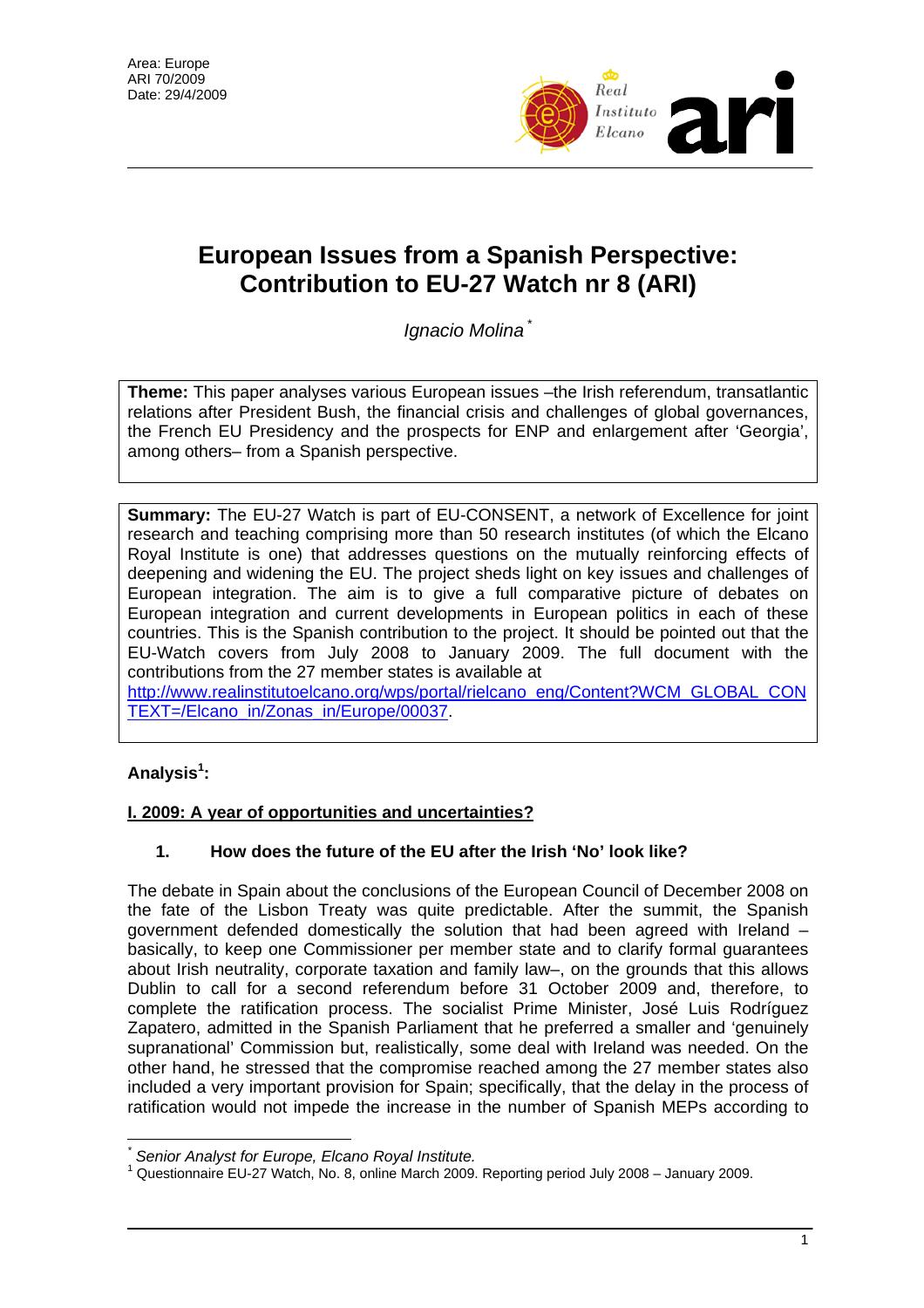

the Lisbon Treaty. Thus, although Spanish electors will send only 50 representatives to the European Parliament in the forthcoming June 2009 elections –as regulated in the Nice Treaty– four additional seats will be conferred on Spain once the Reform Treaty comes into force.<sup>[2](#page-1-0)</sup>

The future size of the Commission was only lightly criticised by the main opposition party. Thus, the leader of the conservative Popular Party –Mariano Rajoy– said in the Spanish Parliament that he was somewhat worried since a single country, whose population represents less than 1% of the total EU, had been able to re-shape the entire governance of the Union, probably worsening the future effectiveness of the Commission. Notwithstanding this, and 'just in order to avoid institutional paralysis', the PP accepted the agreement as well. The Lisbon Treaty –said Mr Rajoy– is better, even with these cutbacks, than the current failure to make progress in the  $EU^3$  $EU^3$  It is interesting to note that, despite this 'paralysis' and despite the fact that the Nice Treaty –which increased Spain's weight in the Council to a very similar level to the four largest member states– was successfully negotiated by the former Prime Minister and former PP leader José María Aznar, the Spanish conservatives have not taken the opportunity of the Irish 'No' to remark on the institutional advantages for Spain of the Nice institutional framework. They did not do so either during the 'reflection period' that followed the failure of the Constitutional Treaty in 2005, since the PP has always officially supported the reform and asked its electors to vote 'Yes' in the referendum that was held in February 2005. However, it is true that some voices within the PP –and, perhaps, within the government– suggest that Nice institutions are not so terrible and that, in particular, Spain can live comfortably with 27 votes at the EU Council –and only 50 MEPs– instead of with the double majority voting system –and four additional deputies–.

Nevertheless, most Spanish people and the political elites are unambiguous supporters of the Reform Treaty and, therefore, the postponement of its entry into force is considered damaging to Spain's national interests. However, the truth is that a little additional period of uncertainty, at least, until January 2010 might be welcomed by the officials who are preparing the Spanish EU Presidency of the first semester of next year, since the maintenance of the current institutional architecture would help to: (1) ease the organisation and smooth functioning of a 'traditional' rotating Presidency; and (2) ensure the visibility of Spain's Prime Minister in the European Council and at important bilateral summits to be held during the semester –such as the EU-US meeting–, in the absence of the new Lisbon figures, the permanent President of the European Council and the reinforced High Representative, whose precise roles, means and status have not been specified. [4](#page-1-2)

*www.congreso.es/portal/page/portal/Congreso/PopUpCGI?CMD=VERLST&BASE=puw9&DOCS=1-* <u>1&FMT=PUWTXDTS.fmt&QUERY=%28CDP200812180056.CODI.%29#(Página4)</u>.<br><sup>3</sup> See the address by the opposition leader Mariano Rajoy in the Parliamentary Journal of Debates (*Diario de* 

<span id="page-1-1"></span>Sesiones del Congreso, IX Legislatura), 53<sup>rd</sup> Plenary Session, 18 December 2008, Spanish Congress, *www.congreso.es/portal/page/portal/Congreso/PopUpCGI?CMD=VERLST&BASE=puw9&DOCS=1- 1&FMT=PUWTXDTS.fmt&QUERY=%28CDP200812180056.CODI.%29#(Página8)*. 4

<span id="page-1-0"></span> 2 See the address by PM Rodríguez Zapatero in the Parliamentary Journal of Debates (*Diario de Sesiones del Congreso, IX Legislatura*), 53rd Plenary Session, 18 December 2008, Spanish Congress,

<span id="page-1-2"></span><sup>4</sup> As underlined (see Attila Agh, 2009, 'Global Crisis Management and EU Team Presidencies: European Institutions at the Crossroads', paper presented at the seminar 'A Common Programme for the 2010-11 Team EU Presidency', Elcano Royal Institute, Madrid): 'the decapitation of the rotating presidencies with the 'unemployed' Prime Ministers can create tensions between the EU bodies and the nation states concerned, first in Spain. Given the delay of the ratification process both problems could have been treated but no special effort can be noticed in this direction. No doubt that the separation of the General Affairs Council and the External Relations Council can solve some problems, since the GAC may provide a job for the prime ministers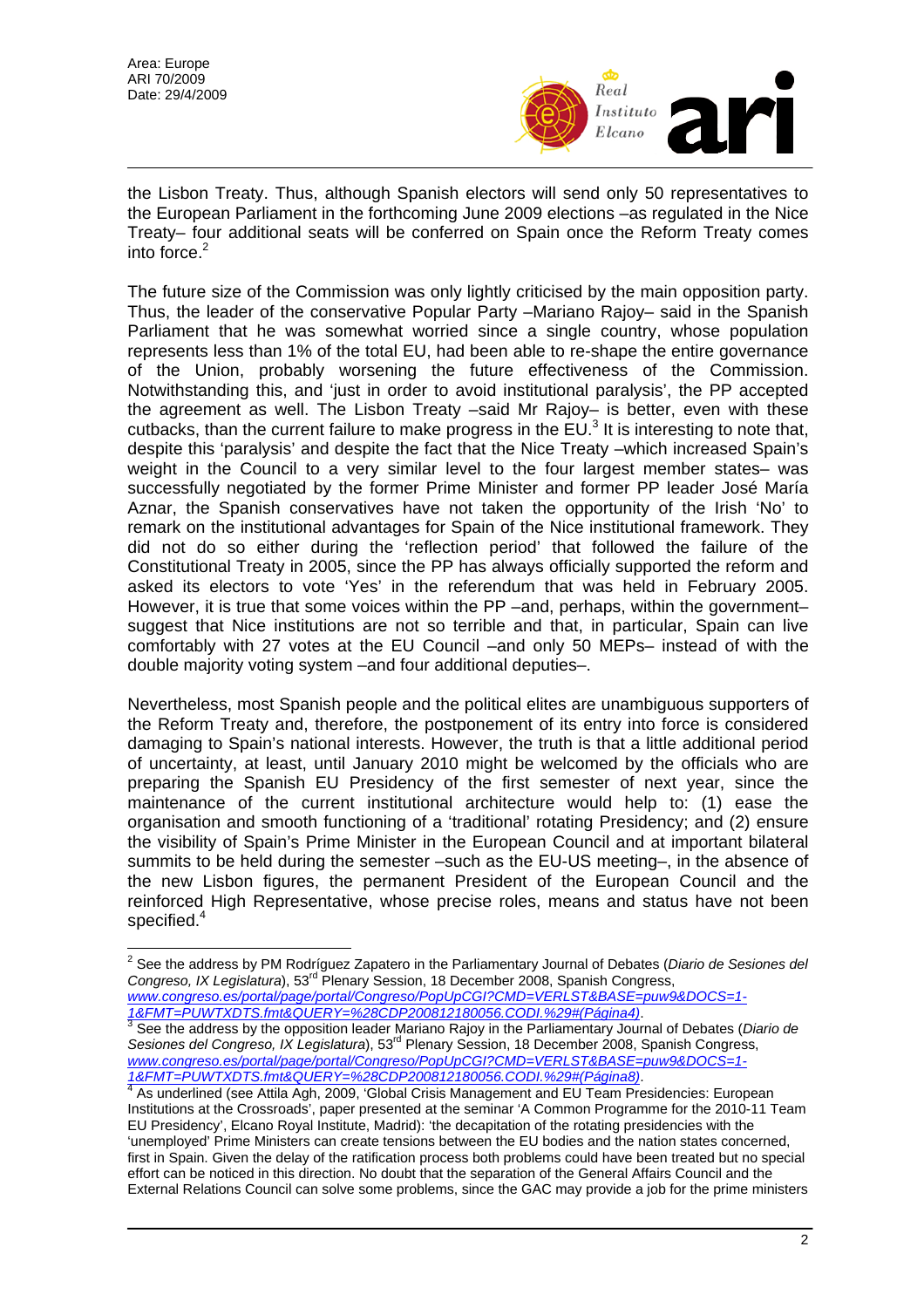

On the other hand, a second 'No' in Ireland or a failure in the Czech Republic to complete the ratification this year –because of the lack of a majority in the Senate, a negative ruling on the Treaty if it is again side-tracked to the Constitutional Court or a refusal of President Vaclav Klaus to sign the instrument of ratification– might cause many headaches during the Presidency if the EU looks to Spain to search for ideas to deal with this scenery of institutional crisis. Spanish officials have already said that, if this is the case, the first semester of 2010 would perhaps be too premature to launch any 'Plan C' initiative.<sup>[5](#page-2-0)</sup> But, even considering that ratification continues to be surrounded by great uncertainty and that it is therefore difficult to foresee the institutional agenda of the Spanish Presidency, it is indeed quite feasible that the Treaty should come into force in late 2009 or early 2010. Depending on the exact date, this might affect Spain's task in implementing or not the new institutional instruments included in Lisbon. In any case, what is also clear already is that some obligations will not be fulfilled at all, for instance, in the external and defence fields, where some novelties such as the EU External Action Service will need some time before they can become fully operational. Also linked to the new Treaty provisions, but rather affecting the Spanish parliament, is the definition this year of the new procedure for the reinforced input of the two-chamber *Cortes* –and, probably, the 17 regional parliaments as well– in the EU's legislative process through the so-called early-warning system.

Furthermore, during the year 2009 Spanish officials dealing with EU affairs will not only have to prepare the six-month rotating Council Presidency but also the 18-month Team Council Presidency with Belgium and Hungary. The S-B-H Trio wants to be the first to have a common agenda, which started to be defined in Madrid last September 2008 according to the following five priorities:

(1) Lisbon Strategy.

 $\overline{a}$ 

- (2) New EU policies: global climate change, energy security, migration and innovation triangle.
- (3) Budget reform for the next financial perspectives.
- (4) Institutional reforms (and Stockholm Programme in particular).
- (5) Widening (West Balkan integration and European Neighbourhood Policy reform).

The upcoming elections to the European Parliament (EP) in June 2009 are considered in Spain, as elsewhere in Europe, a domestic political event rather than a real European electoral process. Although this is a general feature of all EP elections, it is especially true this year, given Prime Minister Rodríguez Zapatero's political weakness, in a scenario of deep economic crisis and the fact that his government does not enjoy a majority in Parliament and is not backed by any other party other than his own. Thus, heads of lists in

concerned and with an open coalition-building role can solve some coordination problems among the member states. Most likely that the ERC will be the area of big power contestation in the field of the classical foreign policy and security as well as in the EU foreign policy beyond Europe'. To be sure, the division of the Foreign Affairs from the General Affairs Council could become very sensitive given the implications for the internal

<span id="page-2-0"></span>organisation of national executives, including the Spanish one.<br><sup>5</sup> Nevertheless, in case of a new failure in the ratification process, some Spanish officials and analysts start to advance their support to an institutional reform oriented towards differentiated integration, without need of unanimity to go further. Even if the Lisbon Treaty completes the ratification, a multi-speed Europe –perhaps through the effective launching of the enhanced co-operations included in the Treaty– seems to be also unavoidable in a heterogeneous EU of, at least, 27 members. See Carlos Closa (2008), 'After Ireland: Referendum and Unanimity', ARI nr 62/2008, Elcano Royal Institute,

*[www.realinstitutoelcano.org/wps/portal/rielcano\\_eng/Content?WCM\\_GLOBAL\\_CONTEXT=/Elcano\\_in/Zonas\\_](http://www.realinstitutoelcano.org/wps/portal/rielcano_eng/Content?WCM_GLOBAL_CONTEXT=/Elcano_in/Zonas_in/Europe/ARI62-2008) [in/Europe/ARI62-2008](http://www.realinstitutoelcano.org/wps/portal/rielcano_eng/Content?WCM_GLOBAL_CONTEXT=/Elcano_in/Zonas_in/Europe/ARI62-2008)*.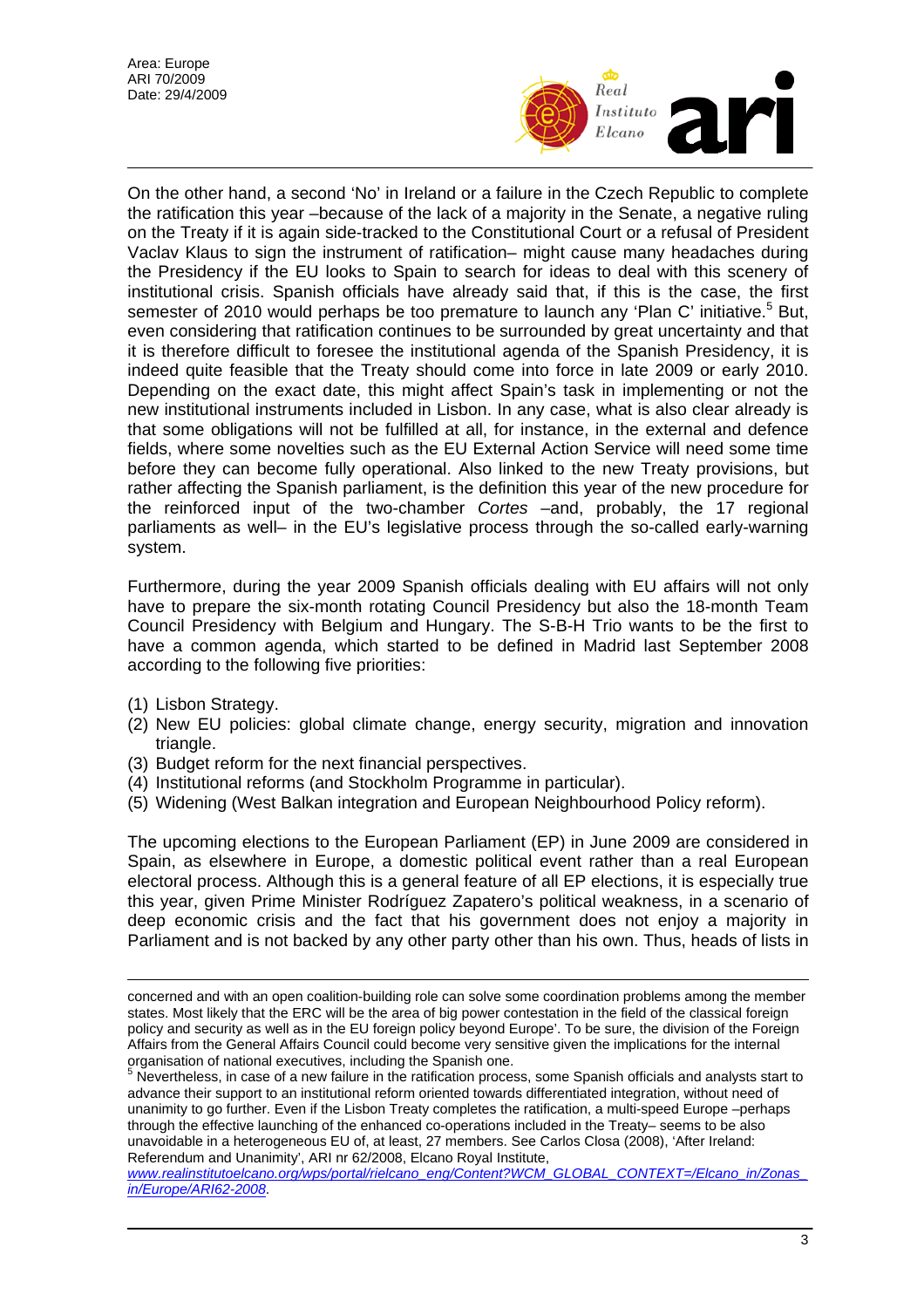

the main candidatures are important politicians but not specifically experts on EU matters. Their previous political experience has more to do with internal and not particularly European topics: a former Justice Minister in the case of the Socialist Party, a former Interior Minister in the case of the Popular Party and an economist specialised in Catalan regional infrastructures in the case of the most important peripheral nationalist coalition.

Regarding the formation of the new Commission in autumn 2009, José Manuel Durão Barroso and his Commissioners are generally perceived in Spain as a competent team with a correct leader. The overall assessment of both politics and policy outputs is positive. First, and looking to politics, this Commission has been able to regain its credibility after the controversial Prodi Commission, established good relations with the Council and the European Parliament, and functioned smoothly, which is not an easy task in a Europe of 27 Member States. As regards policies, three important achievements should be mentioned from Spain's point of view:

- (a) The final outcome of the Financial Perspectives 2007-13, in which the Commission defended Europe's common interests with an acceptable degree of success.
- (b) The basis for a common European policy on Migration, one of the most important priorities on the Spanish government's internal and external agenda.
- (c) The target of cutting greenhouse gas emissions by 20%, producing 20% of energy from renewable energies and increasing efficiency by 20% (the so-called '20/20/20 by 2020') was highly appreciated in Spain, which supports an EU common energy strategy despite its poor performance in greenhouse gas emissions.

If, as foreseen, the European People's Party gains a majority of seats in the next EP elections, the Spanish government and even socialist MEPs would be willing to back Durão Barroso for a second term. It is difficult to say who will be the next Commissioner from Spain, since it is not yet known if the next Commission will have 27 members or less. In principle, Joaquín Almunia –a member of the governing Socialist Party–, who is responsible for the key portfolio of Economic and Monetary affairs, should continue since his track record is impeccable: highly skilled, with a truly European view and very well connected with the President of the Commission. In the event of the Lisbon Treaty finally being ratified by all member states and the post of CFSP High Representative becoming part of the Commission, then Spain would probably prefer to preserve this position; hence Javier Solana would be the Spanish Commissioner as High Representative. However, it is also said that Solana, who is a member of the Socialist party, is somewhat weary and that it might be difficult for Spain to retain the position of High Representative for a new appointment. In any case, it should be underlined that Spain (with or without the Treaty in force) will probably 'lose' one of its two key institutional positions in the EU machinery after the autumn of 2009.

#### **2. Transatlantic relations renewed after President Bush: top priorities**

According to the predominant Spanish view, the three top priorities for a re-definition or re-vitalisation of the transatlantic and EU-US relationship would be:

- (a) An effective and co-ordinated management of the global financial crisis.
- (b) A new approach to security and peace-building, complementing military action with soft power tools in order to deal with new conflicts and their causes. In this context, Spain believes that the 'Alliance of Civilisations', proposed to the UN by Prime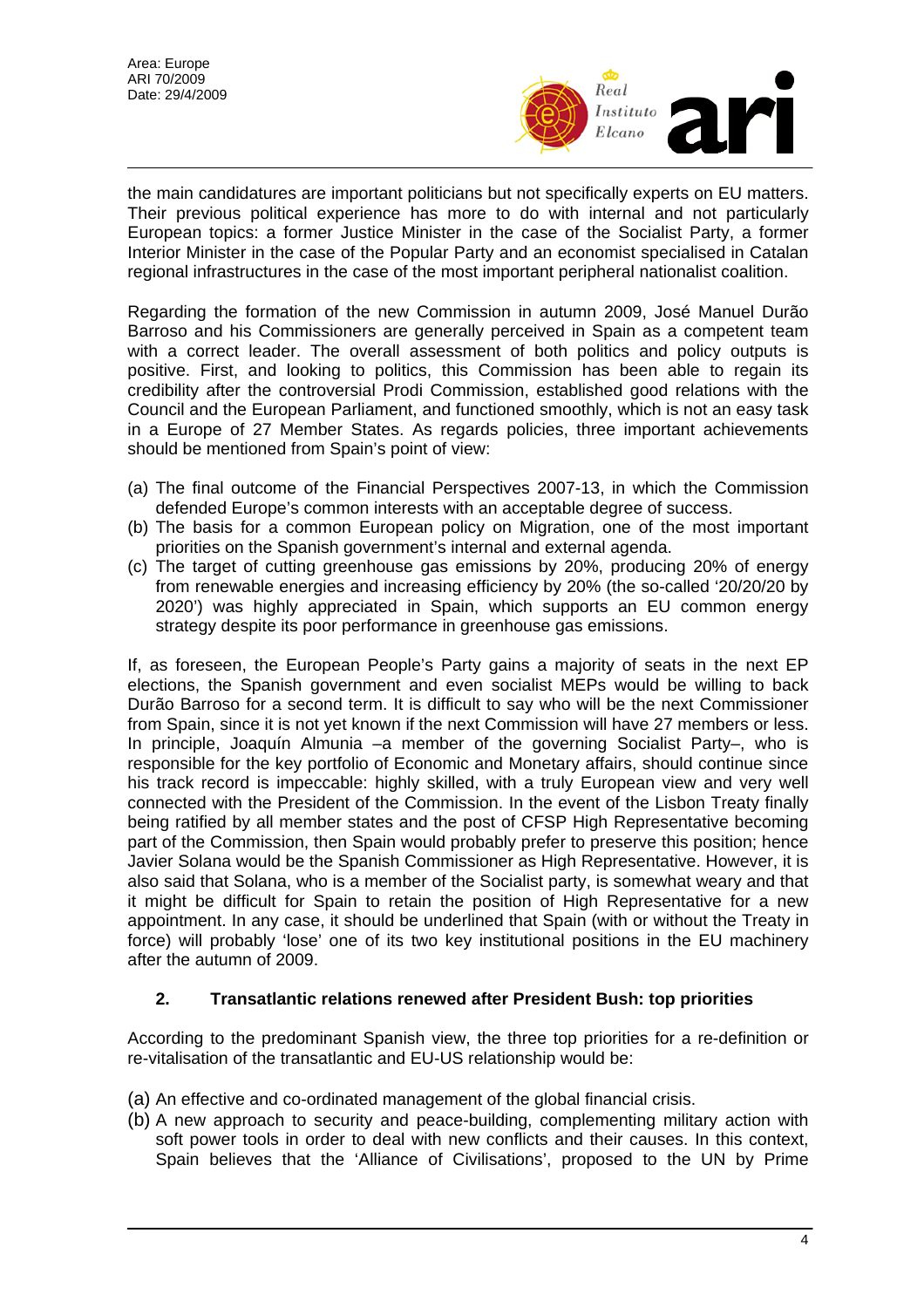

Minister Rodríguez Zapatero in 2005 could be a relevant instrument to defeat violence.

(c) A new US approach to efficient multilateralism beyond security affairs, especially with respect to climate change, international law and cooperation in the fields of education, research and development.

Specifically considering the relationship between Spain and the US, $^6$  $^6$  it should be borne in mind that, during the Bush years, relations ranged from warm (thanks to the unconditional support of the former conservative Prime Minister Aznar to the invasion of Iraq) to cold (because of the withdrawal of Spanish troops from Iraq when the socialist Prime Minister Rodríguez Zapatero came into office in 2004). Nevertheless, Spain and the US have maintained good relations during the last four years in defence, counter-terrorism, police and judicial cooperation and within NATO. In the economic realm, the situation is also very fluid, particularly with regard to mutual foreign direct investment (FDI).

Nevertheless, the Spanish government is currently trying to reinvigorate and improve its relations with the US. Taking into account the perspective of the Spanish EU Presidency during the first semester of 2010, Transatlantic relations have been defined by Prime Minister Rodríguez Zapatero as a 'priority task' for Spain during its Presidency.<sup>[7](#page-4-1)</sup> In this respect, the government is now defining a new agenda for relations with the Obama Administration.<sup>[8](#page-4-2)</sup> The Spanish government wants to reinvigorate the EU framework to face international challenges such as Iran's nuclear programme, the Israeli-Palestinian conflict and relations with Russia. Other important issues, such as UN reform, post-Kyoto agreement (Copenhagen), the fight against poverty and the reinforcement of EU-US coordination towards Latin-America might also be included in the renewed Transatlantic Agenda that can be agreed at the EU-US summit to be held in 2010.<sup>[9](#page-4-3)</sup>

It is true that a renewed partnership might be difficult to convert into tangible realities, and the EU –and particularly Spain– will encounter several difficulties in meeting US demands, for example with regard to troop deployment in Afghanistan. However, there are also many reasons to believe that the horizon looks bright for Transatlantic relations, not only for the EU in general but also for Spain in particular. Obama's priority to revive the economy and reform its regulatory framework, along with his pledge to achieve energy independence and rebuild the country's failing infrastructure bodes well for Spain. Not only can Spain share the lessons of the regulatory experience that has kept its banks from collapsing, it can also –as one of the world leaders in the renewable energy sector– offer to create an energy independence alliance with the US. Spain's construction companies – also world leaders in their own right, but now feeling the effects of a whopping hangover from their own bubble– would be willing and able to lend a hand in the rebuilding of US infrastructure. Finally, Obama's proposal to create a new Partnership for Energy Security

<span id="page-4-0"></span> $\overline{a}$ <sup>6</sup> See Alicia Sorroza & David García Cantalapiedra (2008), 'Spain', in Jan Techau & Alexander Skiba (Eds.), *Transatlantic Relations 2009 European Expectations for the Post-Bush Era*, EPIN Working Paper nr 20, November, *http://shop.ceps.eu/downfree.php?item\_id=1754.* 

<span id="page-4-1"></span>See address by Prime Minister Rodríguez Zapatero on the priorities of the 2010 Spanish EU Presidency on 12 February 2009 organised by the Asociación de Periodistas Europeos (available at *[www.la](http://www.la-moncloa.es/Presidente/Intervenciones/Discursos/prdi20090212.htm)moncloa.es/Presidente/Intervenciones/Discursos/prdi20090212.htm*[\)](http://www.la-moncloa.es/Presidente/Intervenciones/Discursos/prdi20090212.htm).<br><sup>[8](http://www.la-moncloa.es/Presidente/Intervenciones/Discursos/prdi20090212.htm)</sup> It is remarkable that 00% of Os

<span id="page-4-2"></span>It is remarkable that 90% of Spaniards have a positive opinion of Obama's election. Moreover, 70% believe there will be significant changes in US foreign policy and 70% also believe Obama's election will be beneficial for Spain. See 19th wave of the Barometer of the Elcano Royal Institute (December 2008) at

*[www.realinstitutoelcano.org/wps/portal/rielcano\\_eng/Content?WCM\\_GLOBAL\\_CONTEXT=/Elcano\\_in/Barom](http://www.realinstitutoelcano.org/wps/portal/rielcano_eng/Content?WCM_GLOBAL_CONTEXT=/Elcano_in/Barometer/Barometer19)*  $e$ ter/Barometer<sub>1[9](http://www.realinstitutoelcano.org/wps/portal/rielcano_eng/Content?WCM_GLOBAL_CONTEXT=/Elcano_in/Barometer/Barometer19).</sub>

<span id="page-4-3"></span>See Alicia Sorroza & David García Cantalapiedra (2008), *op. cit.*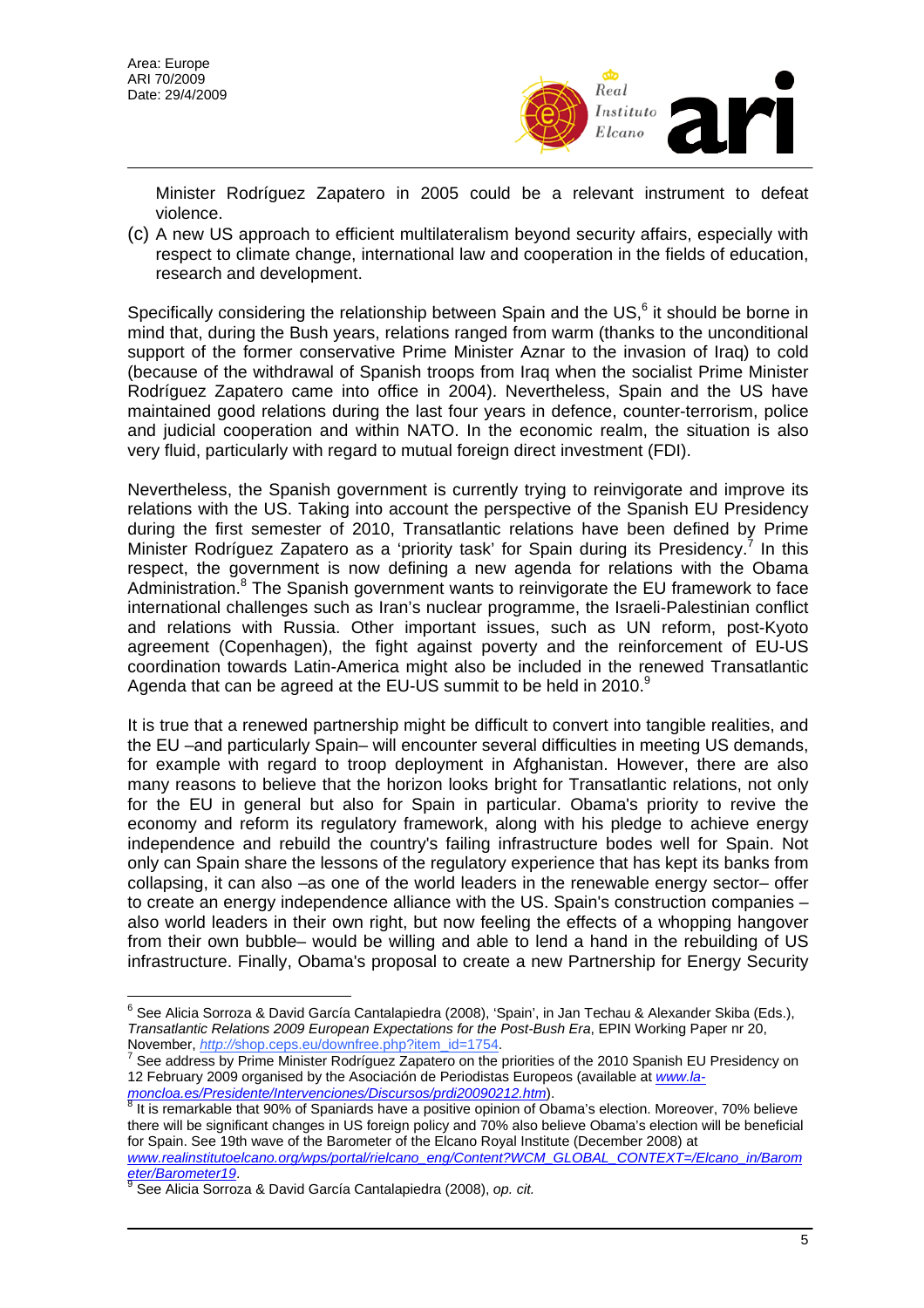

in the Western Hemisphere, and to send an Energy Corps of young engineers into Latin America, offers Rodríguez Zapatero the opportunity to suggest some tangible content for the kind of productive US-Spanish cooperation in Latin America that Bush and the former Prime Minister José María Aznar used only to dream about.<sup>[10](#page-5-0)</sup>

## **3. Financial crisis and challenges of global governance: the EU response**

The global financial crisis that has pushed the EU, and particularly Spain, to economic recession during the second half of 2008 has demonstrated, more than ever, the deep interdependence that exists in Europe and the world. Spanish economists, like most international analysts, no longer question the fact that we are facing the greatest international financial crisis since the Great Depression[.11](#page-5-1) Since September 2008 the world has seen unprecedented events that are re-shaping the international financial system and challenging liberal economic orthodoxy. Now, governments are launching rescue packages –first for specific financial institutions and then for the banking system as a whole, although the Spanish financial sector has remained relatively safe from the turmoil in the markets thanks to the policies enforced by the Bank of Spain–. Central banks, including the ECB, have also opened up new channels for enhancing a liquidity that is still lacking. And what initially appeared to be a liquidity problem is also turning out to be a solvency problem that requires a hefty re-capitalisation of the banking system in advanced countries. Fiscal stimulus packages have also been launched and, finally, and above all, decision makers and experts now consider it necessary to improve financial sector regulation. In this context, expectations in Spain regarding the EU are ambiguous, since the performance of the ECB and the Commission have been perceived as technically correct (despite being less ambitious than the US response), although the EU's real problem continues to be the difficulty to act with real political will and to generate the leadership that is indeed needed at times like these to restore confidence to the markets. Although it is difficult to forge and consolidate a strong political leadership at a time of crisis –and this is particularly true in Europe, where the Lisbon Treaty is not even in force after nearly a decade of institutional debate–, there is no other resort. In the face of panic, technical solutions are not enough to restore market confidence. For this reason, leadership can only be shared and must be based on cooperation among states. All in all, as of mid-autumn, the leadership emerging from Europe and concerted government action restored some degree of confidence. But capital continued to flee towards safer assets, the inter-bank market still had problems and the structural causes of the crisis had not been resolved.

Notwithstanding all this, the crisis will also serve as an opportunity for the EU in general and for the euro in particular as a global reserve currency. First, because it can be expected that the new international financial architecture that emerges after the crisis will have a greater similarity to that of continental Europe rather than to the Anglo-Saxon model. This will provide an opportunity for the Union to take up a greater global leadership, if it is capable of speaking with one voice on the world stage. Secondly, because the crisis gives the euro a chance to gain ground against the US dollar as an international reserve currency, a change which needs the political-institutional structure of the euro zone to be sufficiently solid. All in all, the crisis marks an opportunity for the EU if

<span id="page-5-1"></span><sup>11</sup> See Federico Steinberg (2008), 'The Global Financial Crisis: Causes and Political Response', ARI nr 126/2008, Elcano Royal Institute,

<span id="page-5-0"></span><sup>&</sup>lt;sup>10</sup> See Paul Isbell. 'Don't Ignore European Economic Powerhouse', The Miami Herald, 11/XI/2008.

*[www.realinstitutoelcano.org/wps/portal/rielcano\\_eng/Content?WCM\\_GLOBAL\\_CONTEXT=/Elcano\\_in/Zonas\\_](http://www.realinstitutoelcano.org/wps/portal/rielcano_eng/Content?WCM_GLOBAL_CONTEXT=/Elcano_in/Zonas_in/International+Economy/ARI126-2008) [in/International+Economy/ARI126-2008](http://www.realinstitutoelcano.org/wps/portal/rielcano_eng/Content?WCM_GLOBAL_CONTEXT=/Elcano_in/Zonas_in/International+Economy/ARI126-2008)*.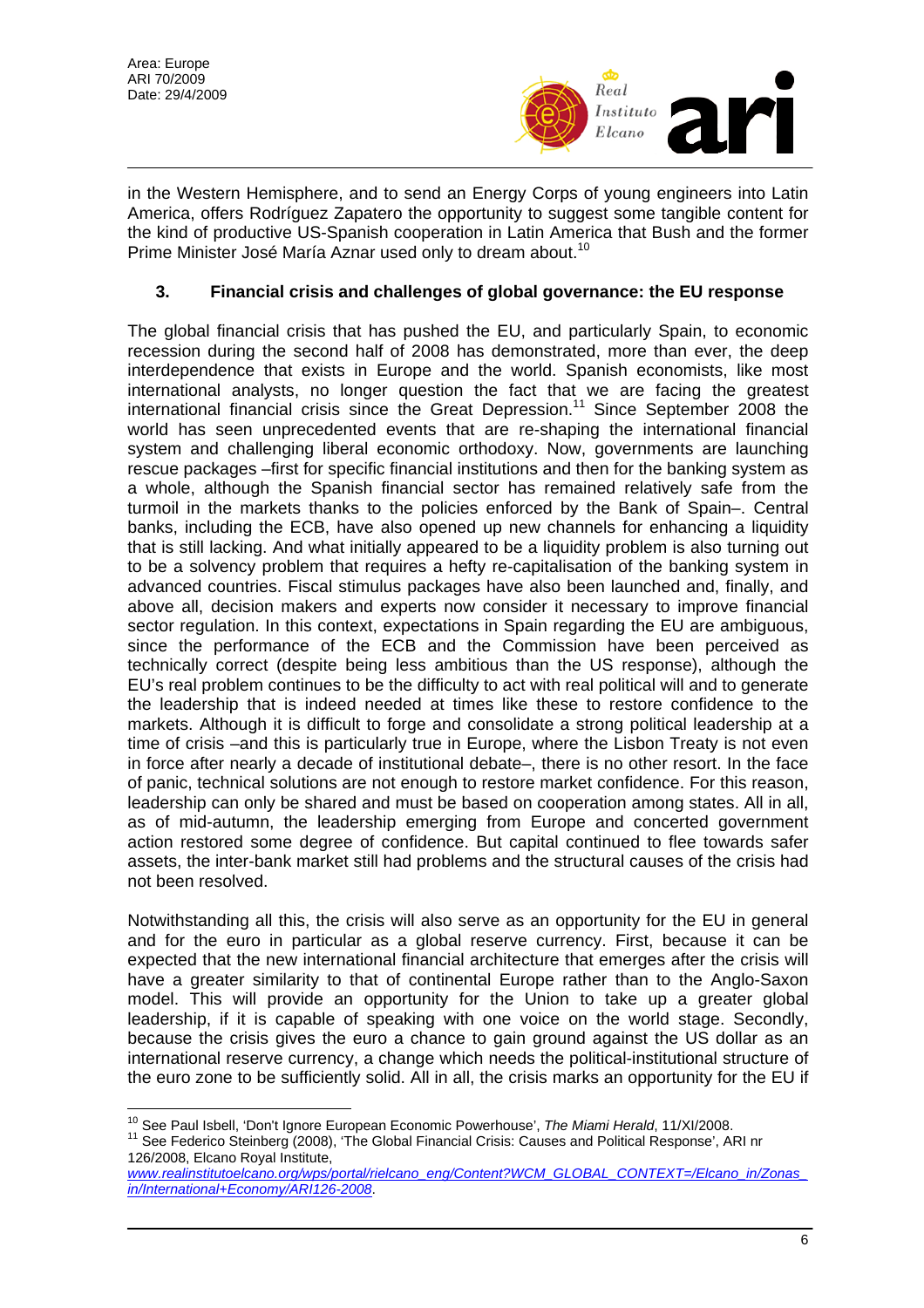

it is capable of using the current difficult situation to strengthen itself and improve its internal economic governance.<sup>12</sup> In this context, there is an open discussion in Spain as some analysts suggest that the EU's performance would improve significantly by changing some aspects of its economic institutional governance,<sup>13</sup> and a single European Treasury has even been suggested.<sup>[14](#page-6-2)</sup>

Indeed, the crisis will have major geopolitical consequences which are difficult to predict. Nevertheless, this might accelerate the reform of institutions of global governance and make clear the need to strengthen the forums for multilateral cooperation beyond Brussels or the G-7/G-8, with the G-20 probably being the better arena for co-ordinating the international response. This means a significant shift in the international power constellation –since emerging powers such as China, India, and Brazil are now being included in the new global decision making–. The Spanish government, which is not a member of the Group despite being the 8<sup>th</sup>-11<sup>th</sup> largest world economy,<sup>15</sup> was not invited to the international financial summit organised by George Bush in Washington last November 2008, in which initially only members of the G-20 could participate. Spain did intense lobbying to be invited to this crucial summit and, again, to the following one to be held in London in April 2009. Whereas it might be understandable that Spain is not part of the G-8, it seems inappropriate that it should not be part of the G-20, while far poorer countries such as Argentina, Indonesia, South Africa and Turkey are. Spain was finally invited, thanks to the support of French President Sarkozy, who loaned Prime Minister Rodríguez Zapatero one of his two seats –one for France as such and the other for being the rotating EU President– at the summit. Although Spain is not yet a formal member of the G-20, it is making diplomatic efforts which should lead to its official admission and subsequent enlargement of the G-20.

#### **II. Looking back to the French Presidency**

The French Presidency of the EU 2008 –and the specific personal performance and engagement of President Nicolas Sarkozy during the semester– has deserved quite contradictory evaluations from the different member states: very critical in some countries (because of his authoritarianism and the little time devoted to consensus building) and very positive in others, such as Spain.<sup>16</sup> Spaniards liked the idea of President Sarkozy trying to prove the EU's ability to actively face and manage global challenges to build a stronger Europe, that aims to be a world leader. Some of the French priorities matched Spain's main concerns in the EU; namely, energy, the environment and climate change, the adoption of the Pact on Immigration and Asylum, the review of the CAP, the

<span id="page-6-1"></span><sup>13</sup> See Carlos Mulas (2009), 'Improving Economic Governance in the EU', ARI nr 12/2009, Elcano Royal Institute,

<span id="page-6-0"></span><sup>&</sup>lt;sup>12</sup> See Federico Steinberg (2008), op. cit.

*[www.realinstitutoelcano.org/wps/portal/rielcano\\_eng/Content?WCM\\_GLOBAL\\_CONTEXT=/Elcano\\_in/Zonas\\_](http://www.realinstitutoelcano.org/wps/portal/rielcano_eng/Content?WCM_GLOBAL_CONTEXT=/Elcano_in/Zonas_in/Europe/ARI12-2009)*<br>*in/Europe/ARI12-2009.*<br><sup>14</sup> See Juan L.Crespo (2009), 'A Tool for the Economic Crisic: A Single European Traceural, ADI an

<span id="page-6-2"></span>See Juan I. Crespo (2009), 'A Tool for the Economic Crisis: A Single European Treasury', ARI nr 31/2009, Elcano Royal Institute,

*[www.realinstitutoelcano.org/wps/portal/rielcano\\_eng/Content?WCM\\_GLOBAL\\_CONTEXT=/Elcano\\_in/Zonas\\_](http://www.realinstitutoelcano.org/wps/portal/rielcano_eng/Content?WCM_GLOBAL_CONTEXT=/Elcano_in/Zonas_in/ARI31-2009) in/ARI31-2009*[.](http://www.realinstitutoelcano.org/wps/portal/rielcano_eng/Content?WCM_GLOBAL_CONTEXT=/Elcano_in/Zonas_in/ARI31-2009) [15](http://www.realinstitutoelcano.org/wps/portal/rielcano_eng/Content?WCM_GLOBAL_CONTEXT=/Elcano_in/Zonas_in/ARI31-2009) It depends on measuring the Gross Domestic Product nominally (and, thus, Spain would be the world's 8th

<span id="page-6-3"></span>biggest economy) or measuring the GDP derived from purchasing power parity (PPP) calculations, in which<br>Spain placed 11th.<br><sup>16</sup> See Movime Lefebure (2000), the Euclidean of the Franck FU Dr. 11th 11th 12th 12th 2002.

<span id="page-6-4"></span>See Maxime Lefebvre (2009), 'An Evaluation of the French EU Presidency', ARI nr 43/2009, Elcano Royal Institute,

*[www.realinstitutoelcano.org/wps/portal/rielcano\\_eng/Content?WCM\\_GLOBAL\\_CONTEXT=/Elcano\\_in/Zonas\\_](http://www.realinstitutoelcano.org/wps/portal/rielcano_eng/Content?WCM_GLOBAL_CONTEXT=/Elcano_in/Zonas_in/ARI43-2009) [in/ARI43-2009](http://www.realinstitutoelcano.org/wps/portal/rielcano_eng/Content?WCM_GLOBAL_CONTEXT=/Elcano_in/Zonas_in/ARI43-2009)*.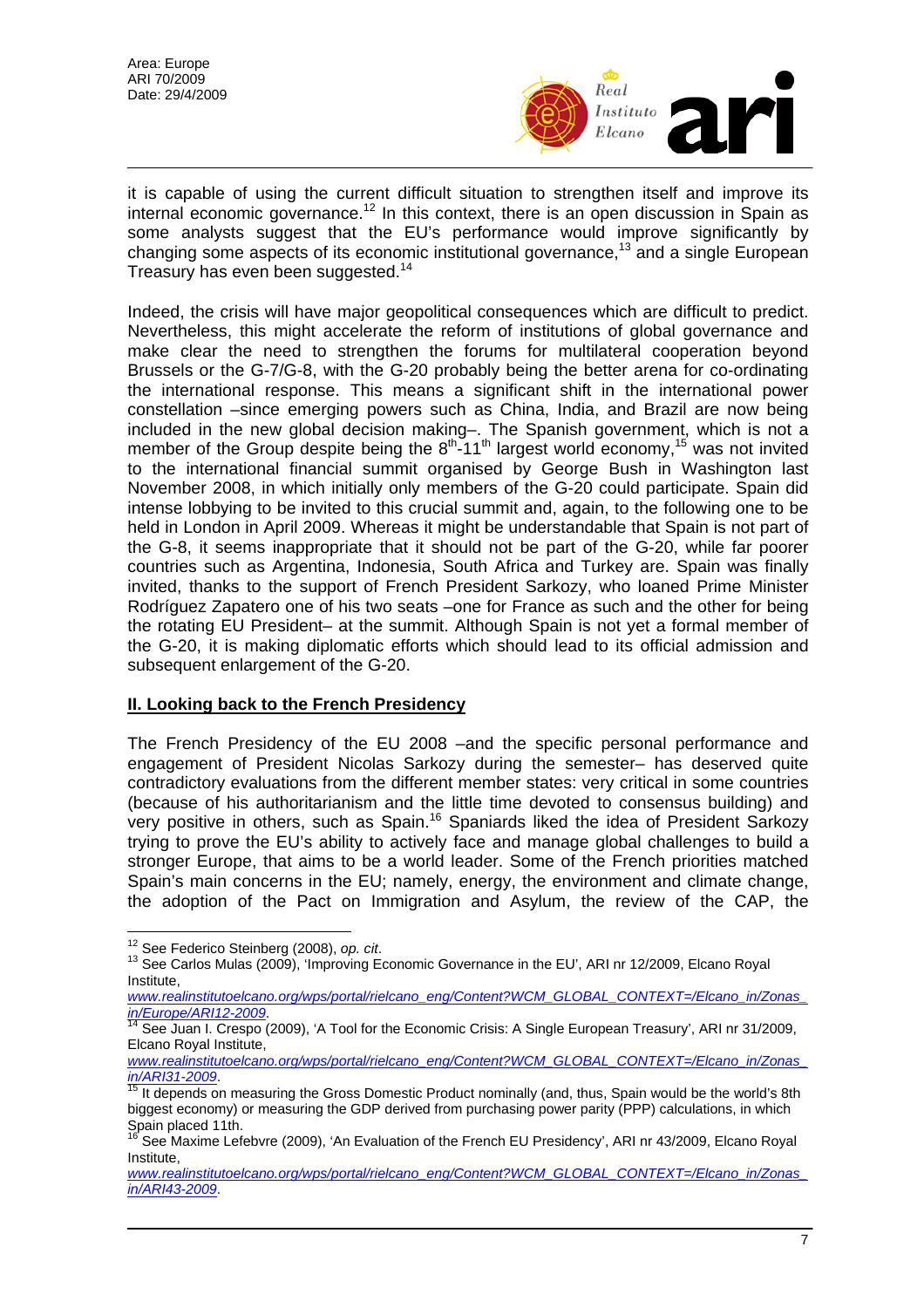

reinforcement of the European Defence and Security Policy and the launching of the Union for Mediterranean.

As regards crisis management, the French Presidency showed its capacity to address the challenges of the Irish 'No' to the Lisbon Treaty, the war in Georgia in August and the financial crisis in the autumn. Although the style and method of the French President were sometimes criticised, as were the difficulties in the Franco-German relationship and the poor attention to social issues, this Presidency has been generally recognised as having been successful and has helped to restore –at least for a while– the relationship between France and the rest of Europe and with Spain in particular. As mentioned in the section regarding the 'Financial crisis and challenges of global governance', thanks to French support, Spain was invited to the G-20 financial summit which was held in Washington in November 2008.

Nicolas Sarkozy's method proved to be efficient although little progress was achieved in the liberalisation of the internal energy market and in energy security. The review of the European Security Strategy (ESS) was also considered very limited and especially modest for a country that places Security and Defence at the top of its EU agenda. In Agriculture, practical results were not overly significant, with only a limited reform and a CAP health check.

On the other hand, EU immigration policy really did take a significant political step forward with the Pact on Immigration and Asylum, a political document stating an overall common EU policy doctrine on migrations. Another common priority for the French Presidency and Spain was the Union for the Mediterranean, in which Spain was in the uncomfortable situation of supporting the advantages of re-launching Mediterranean cooperation but, at the same time, preferring not to jeopardise the traditional EU Mediterranean policy within the so-called Barcelona Process of 1995. The German Chancellor Angela Merkel took the lead in resisting the French initiative. In the end, Paris recognised that it was more sensible and more responsible to involve the entire EU in the Union for the Mediterranean, with headquarters in Barcelona, and a 'co-presidency' was established as the only reminder of the original project.<sup>[17](#page-7-0)</sup>

After such an active French Presidency –promoting ambitious initiatives, ensuring the normal functioning of the Presidency, leading the EU's external representation in meetings with third countries and with public opinion much impressed by Nicolas Sarkozy's crisis management capacity–, Spanish expectations for the Czech Presidency are not particularly high. The general climate is that a country which has not ratified the Lisbon Treaty and is much influenced by Euro-scepticism can only with difficultly manage an EU Presidency that is steeped in uncertainty.<sup>[18](#page-7-1)</sup>

#### **III. Prospects for ENP and enlargement after 'Georgia'**

The military conflict in Georgia in the summer of 2008 was mainly perceived in Spain as a clumsy, even illegitimate, move by Georgia to try to regain control over the region of South Ossetia. Russia's reaction against this reintegration was also perceived as

<span id="page-7-0"></span><sup>&</sup>lt;sup>17</sup> See Maxime Lefebvre (2009), op. cit.

<span id="page-7-1"></span><sup>18</sup> See Daniel Esparza-Ruiz (2009), '¿Lisboa o Moscú? Retos de la Presidencia checa en la UE', ARI nr 28/2009, Elcano Royal Institute,

*[http://www.realinstitutoelcano.org/wps/portal/rielcano/contenido?WCM\\_GLOBAL\\_CONTEXT=/Elcano\\_es/Zon](http://www.realinstitutoelcano.org/wps/portal/rielcano/contenido?WCM_GLOBAL_CONTEXT=/Elcano_es/Zonas_es/Europa/ARI28-2009) [as\\_es/Europa/ARI28-2009](http://www.realinstitutoelcano.org/wps/portal/rielcano/contenido?WCM_GLOBAL_CONTEXT=/Elcano_es/Zonas_es/Europa/ARI28-2009)*.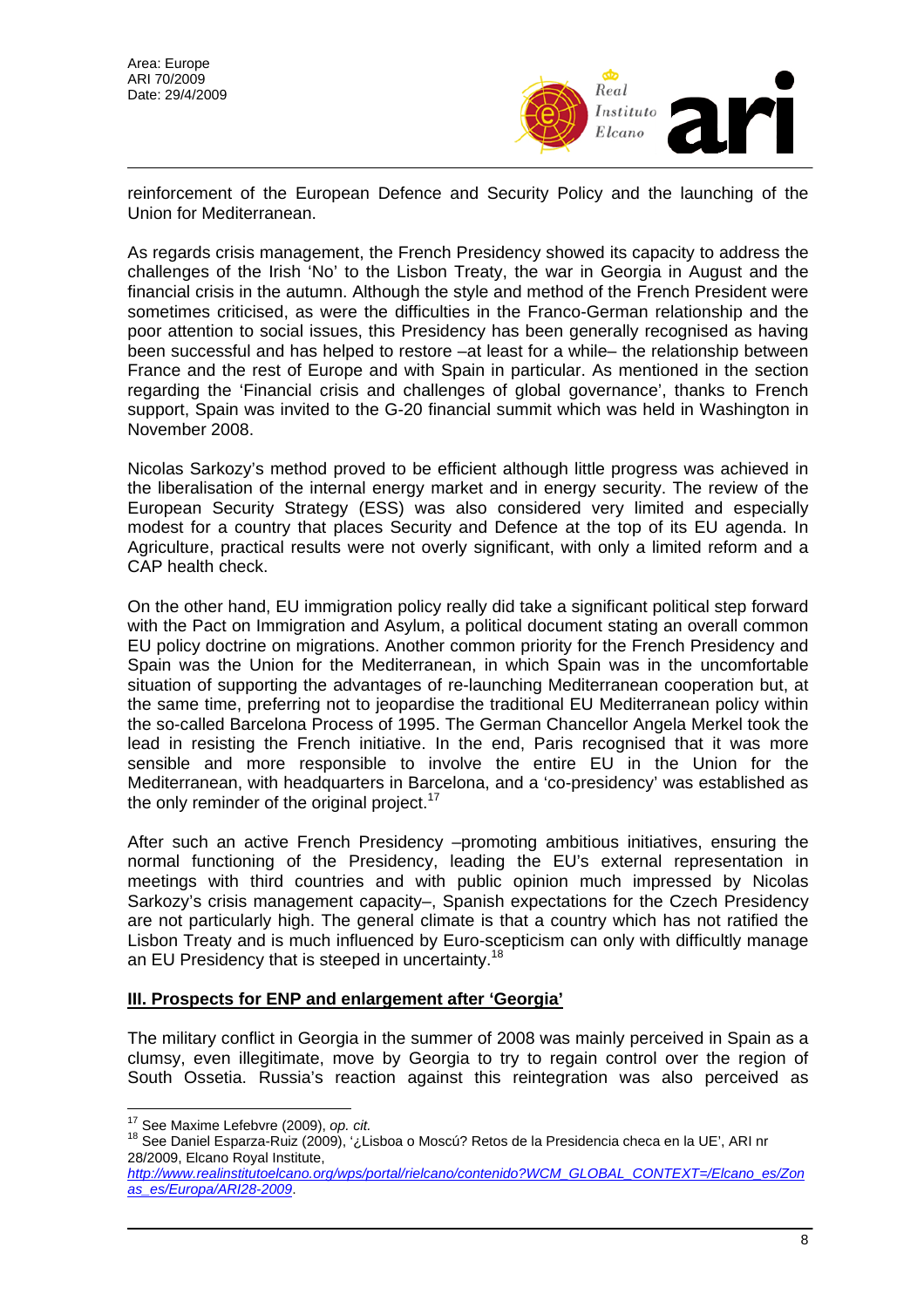

disproportionate and therefore criticised but, at the end of the day, it is clear that Russia has been able to take advantage of the crisis vis-à-vis the Union and, specifically Spain. First of all, Moscow has preserved its influence in the Caucasus, reinforcing the pro-Russian and separatist regions in the area. Secondly, Russia has been successful in its opposition to the rapid further enlargement of NATO (and, implicitly, the EU in the medium or long terms) towards the Ukraine and the Caucasus, as some Western European countries –including Spain– now tend to see the peril of the incorporation of Russia's neighbour into the Western organisations rather than the advantage in terms of the expansion of democratic and economic stability eastwards.<sup>19</sup> Finally, Moscow was able to reinforce its weak political, economic (energy, finance and tourism), cultural and security ties with Madrid during the autumn and the winter. An important visit by the Russian President Dimitri Medvedev to Spain has been programmed for March [20](#page-8-1)09.<sup>20</sup>

The Caucasus conflict has indeed had repercussions for the European Neighbourhood Policy, the EU's relations with Russia and the future enlargement of the EU itself. Spain's position is that ENP must be reformed and enhanced in coordination with the launching of other parallel regional cooperation projects for the area surrounding the EU, such as the Union for the Mediterranean initiated on 13 July 2008. As mentioned in the section on The French Presidency, this new forum for the members of the EU and the Mediterranean countries to the South and East is of great interest to Spain. The formal name of the process is 'UM: Process of Barcelona' since the project is based on the previous Euro-Mediterranean Partnership started in 1995 at the Barcelona Euro-Mediterranean Conference. The Spanish government was actually able to establish the initiative's headquarters in Barcelona but very little progress was achieved during the second half of 2008. Regarding the Polish-Swedish backed project for the Eastern Partnership, Spain would be willing to promote similar links for the ENP as for the UM. However, it is obvious that Spain is less interested in this Eastern dimension and probably supports those EU countries such as France or Germany that do not wish this new regional initiative to be connected to any future enlargement. $2<sup>2</sup>$ 

Regarding the full integration of current candidates as new member states in the EU in the near future, Spain's official position is still that enlargement has brought considerable benefits to the Union through the strengthening of prosperity and stability throughout Europe and that the EU-27 has been consolidated with the increasing ability of the new Member States to progressively integrate into the Union's structures and common policies. The semester of the Spanish Presidency or, at least, the period of the SBH Team Presidency (2010-11) is likely to coincide with the accession of Croatia, if negotiations with Slovenia to solve a bilateral territorial issue end successfully. It will be much more difficult to achieve substantial progress in the objective of another candidate, Turkey, to join the EU despite the formal support of Spain, since the last European Commission's annual report on Turkey's progress showed that little had been achieved over the last

<span id="page-8-2"></span>Enlargement?', ARI nr 22/2009, Elcano Royal Institute,

<span id="page-8-0"></span> $\overline{a}$ <sup>19</sup> At the same time, following the events of August 2008 and the recognition by Moscow of Abkhazia and South Ossetia as new independent states, Spain adopted a much tougher line towards the non recognition of Kosovo. Therefore, Madrid started to become much more aligned with the Russian position in the West Balkans; to some extent paradoxically, since Spain obviously opposed as well the president Medvédev's decision to recognise the two new republics.<br><sup>20</sup> The process of unblocking and giving pay out of the fact of the filtra

<span id="page-8-1"></span>The process of unblocking and giving new substance to the EU relations with Russia through the negotiation of a post-PCA agreement is likely to be promoted by Spanish Presidency of the EU during 2010.<br><sup>21</sup> See Deniz Devrim & Evelina Schulz (2009), 'The Eastern Partnership: An Interim Step Towards

*[www.realinstitutoelcano.org/wps/portal/rielcano\\_eng/Content?WCM\\_GLOBAL\\_CONTEXT=/Elcano\\_in/Zonas\\_](http://www.realinstitutoelcano.org/wps/portal/rielcano_eng/Content?WCM_GLOBAL_CONTEXT=/Elcano_in/Zonas_in/Europe/ARI22-2009) [in/Europe/ARI22-2009](http://www.realinstitutoelcano.org/wps/portal/rielcano_eng/Content?WCM_GLOBAL_CONTEXT=/Elcano_in/Zonas_in/Europe/ARI22-2009)*.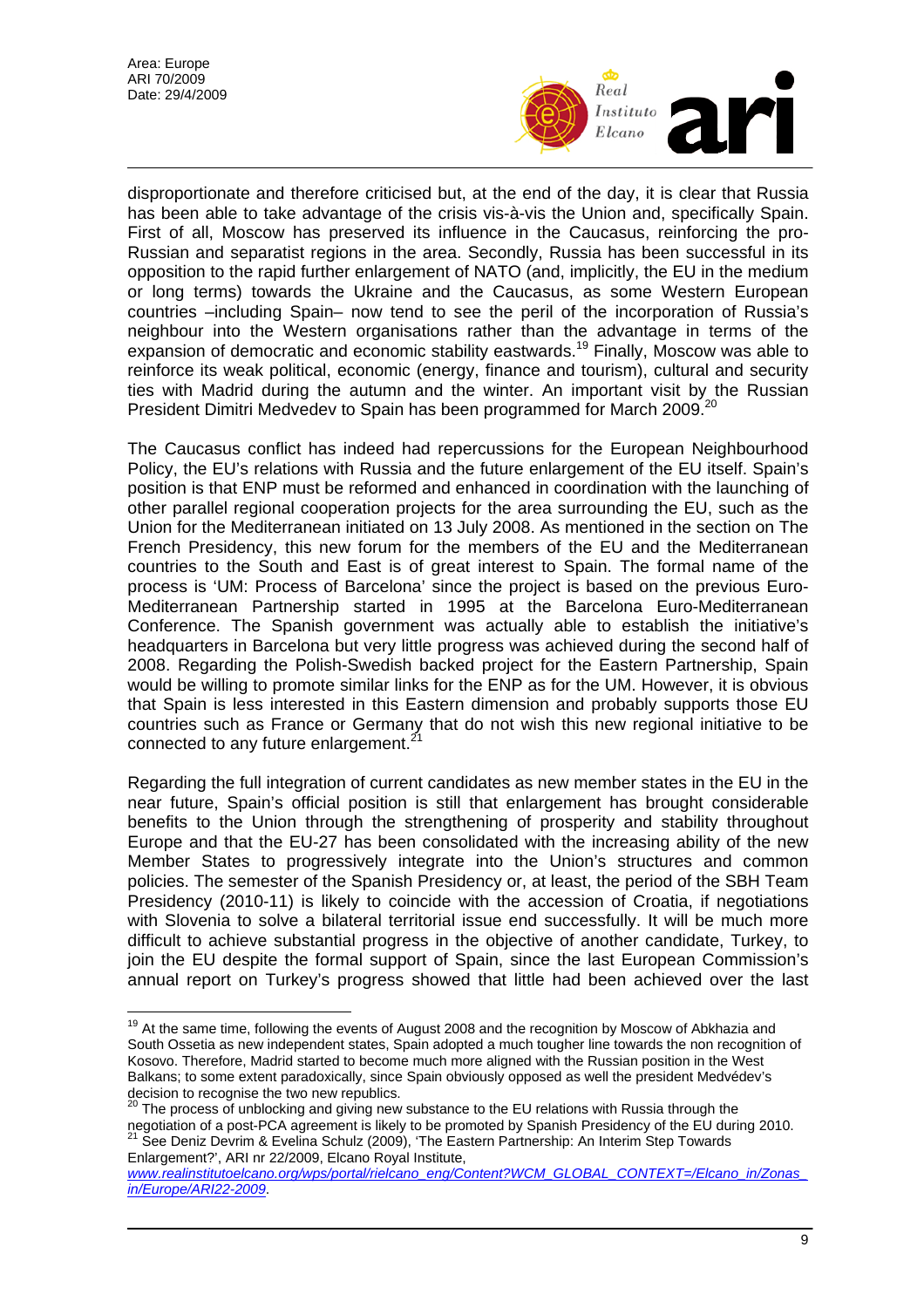$\overline{a}$ 



year and that the candidate continued to raise serious concerns about freedom of expression, the independence of the judiciary and military interference in political life, among other issues.<sup>22</sup> Finally, and because of Spain's unprecedented and somewhat eccentric new interest in its relations with Serbia, Madrid is now pushing for acceleration in the process of future enlargement to the countries of the Western Balkans (the former Yugoslavia and Albania).

As regards the enlargement of differentiated integration areas within the EU –such as the euro zone and the Schengen area), Spain also backs the goal of some of the newer Member States, or perhaps even the UK, of joining the euro zone. The same is applicable to the Schengen area, which might also be extended to admit Bulgaria and Rumania in 2010 or 2011. Finally, the SBH Team Presidency will also be responsible for finalising the arrangements to enable the free movement of labour among the 27 Member States by May 2011.<sup>[23](#page-9-1)</sup>

## **IV. Current issues and discourses in Spain**

Although it cannot be considered exactly a salient topic in Spain, it is worth mentioning that the national preferences for EU budgetary reform were published after the summer. $^{24}$  $^{24}$  $^{24}$ The conference held in Brussels on 12 November 2008 marked the end of the publicdebate phase that began with the European Commission's presentation of an issues paper in September 2007. It also marked the beginning of a new phase in which the Commission is expected to present a White Paper in mid-2009, with discussion later between EU leaders. In this context, the Spanish government's position on budgetary reform and in ensuing negotiations on financial prospects after 2014 will be different from that which it held in earlier discussions on budgetary issues. Although Spain has been a net beneficiary of EU funds since it joined the bloc, one can expect that, starting in 2013, it will achieve a net balance with regard to the EU. Thus, any budgetary reform that is agreed will have a significant effect on Spain. Reforming the income-and-spending aspect of the EU budget takes on a special importance for Spain because of the financial implications that the changes might have in the context of future negotiations. Thus, the net balance depends not just on the future of the cohesion policy and possible new policies, but also on reforms of the Common Agriculture Policy (CAP), a hugely important part of the EU budget. In fact, Spain now receives more for agriculture than in structural funds, and that trend is to continue in the coming years. On the other hand, the new position could be seen as a comfortable spot from which to launch initiatives, mainly in discussions on new policies, including the role played by the Lisbon Strategy, and on the future of the cohesion policy. The Spanish government might try to take advantage of its position and focus on overall debates covering both EU revenues and expenditure in order to keep all its options open.<sup>25</sup>

*[www.realinstitutoelcano.org/wps/portal/rielcano\\_eng/Content?WCM\\_GLOBAL\\_CONTEXT=/Elcano\\_in/Zonas\\_](http://www.realinstitutoelcano.org/wps/portal/rielcano_eng/Content?WCM_GLOBAL_CONTEXT=/Elcano_in/Zonas_in/Europe/ARI143-2008) in/Europe/ARI143-2008*. [23](http://www.realinstitutoelcano.org/wps/portal/rielcano_eng/Content?WCM_GLOBAL_CONTEXT=/Elcano_in/Zonas_in/Europe/ARI143-2008) See 'Strategic Framework for the Spain-Belgium-Hungary Presidency. Contribution from the Lillafüred

<span id="page-9-0"></span> $^{22}$  See William Chislett (2008), 'The EU's Progress Report on Turkey's Accession: Stalling Reform', ARI nr 143/2008, Elcano Royal Institute,

<span id="page-9-1"></span>Process', in Attila Agh & Judit Kis-Varga (Eds.) (2008), *New Perspectives for the EU Team Presidencies: New Members, New Candidates and New Neighbours*, 'Together for Europe' Research Centre, Budapest, p. 487- 496.

<span id="page-9-2"></span><sup>&</sup>lt;sup>24</sup> See the Spanish contribution to the response to the European Commission issues paper at

<span id="page-9-3"></span>*[http//ec.europea.eu/budget/reform/issues](http://http/ec.europea.eu/budget/reform/issues).* 25 See Cristina Serrano & Mario Kölling (2009), 'Spain and EU Budgetary Reform', WP nr 12/2009, Elcano Royal Institute,